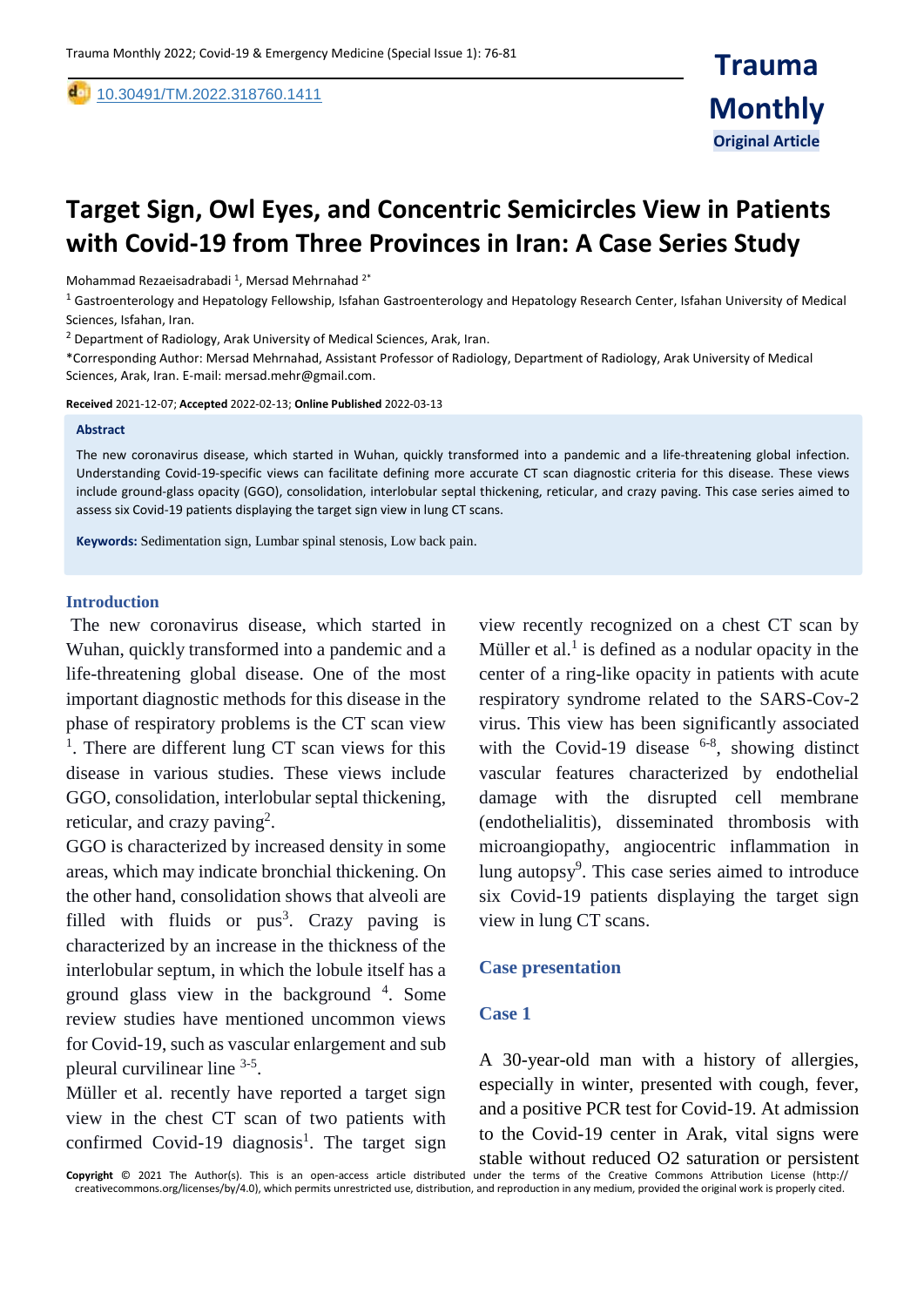fever, and received supportive treatments. After about two weeks, symptoms improved, and the PCR test became negative. In lung CT scan at admission to the emergency department of our Covid-19 care center, ground-glass opacities with less than 25% lung involvement (severity score of 2) were observed in the lungs' periphery. In some peripheral opacities in LUL and RLL, the target view was seen as a dense opacity in the periphery with central density (Fig. 1).

# **Case 2**

A 50-year-old man in Karaj presented with a history of cough and fatigue, especially in the lower extremities. There was no history of chronic disease. Tachycardia and mild tachypnea, and normal blood pressure were observed in the clinical examination. While receiving supportive treatment, no evidence of hypoxia or disease progression was found. After 35 days from the onset of the disease, symptoms resolved, and PCR rendered negative results.

In the CT scan performed upon admission to the center, multi-lobular GGO opacities were seen in the peripheral areas of both lungs, some of which had a targeted view, with less than 5% lung involvement (severity score of -1) (Fig. 2).

# **Case 3**

A 65-year-old man in Karaj with a history of Endstage renal disease and evidence of dyspnea and drop in O2 saturation presented to our center. Regarding the severity of symptoms, he was hospitalized and underwent non-specific antiviral therapy, supportive treatments, and oxygen therapy. After around two weeks, he was discharged with a good general condition.

Multi-lobular peripheral ground-glass opacities were seen in both lungs in the CT scan in the admission phase. Some of which were seen as two

concentric semicircles. Lung involvement was less than 5% (severity score of -1) (Fig. 3).

# **Case 4**

A 25-year-old man was indicated evidence of dyspnea and loss of taste. He did report no history of any specific disease. In clinical examination at covid-19 center in Karaj, tachypnea and mild tachycardia with normal blood pressure were observed. No drop in oxygen saturation was seen. The patient recovered following outpatient supportive treatment and home quarantine.

In the lung CT scan performed upon referral to Covid-19 center, peribronchovascular and peripheral multi-lobular dense opacities were seen in RML, RUL, RLL, and LLL. Lung involvement was less than 5% (severity score of 1-) (Fig. 4)

# **Case 5**

A 43-year-old Afghan man was referred to Covid-19 center in Karaj with fever, chills, and myalgia. He did not report any history of a specific disease or smoking. Upon arrival, he had mild tachypnea and no cough or sputum. O2 saturation was typical, and the patient received outpatient supportive treatment.

In the lung CT scan performed upon admission, multiple peripheral opacities with target view were seen in both lungs. Pulmonary parenchymal involvement was between 5 and 25% (severity score of 2) (Fig. 5).

# **Case 6**

A 26-year-old man was indicated evidence of dyspnea. In clinical examination at covid-19 center in borujerd, tachypnea and normal blood pressure were observed. No drop in oxygen saturation was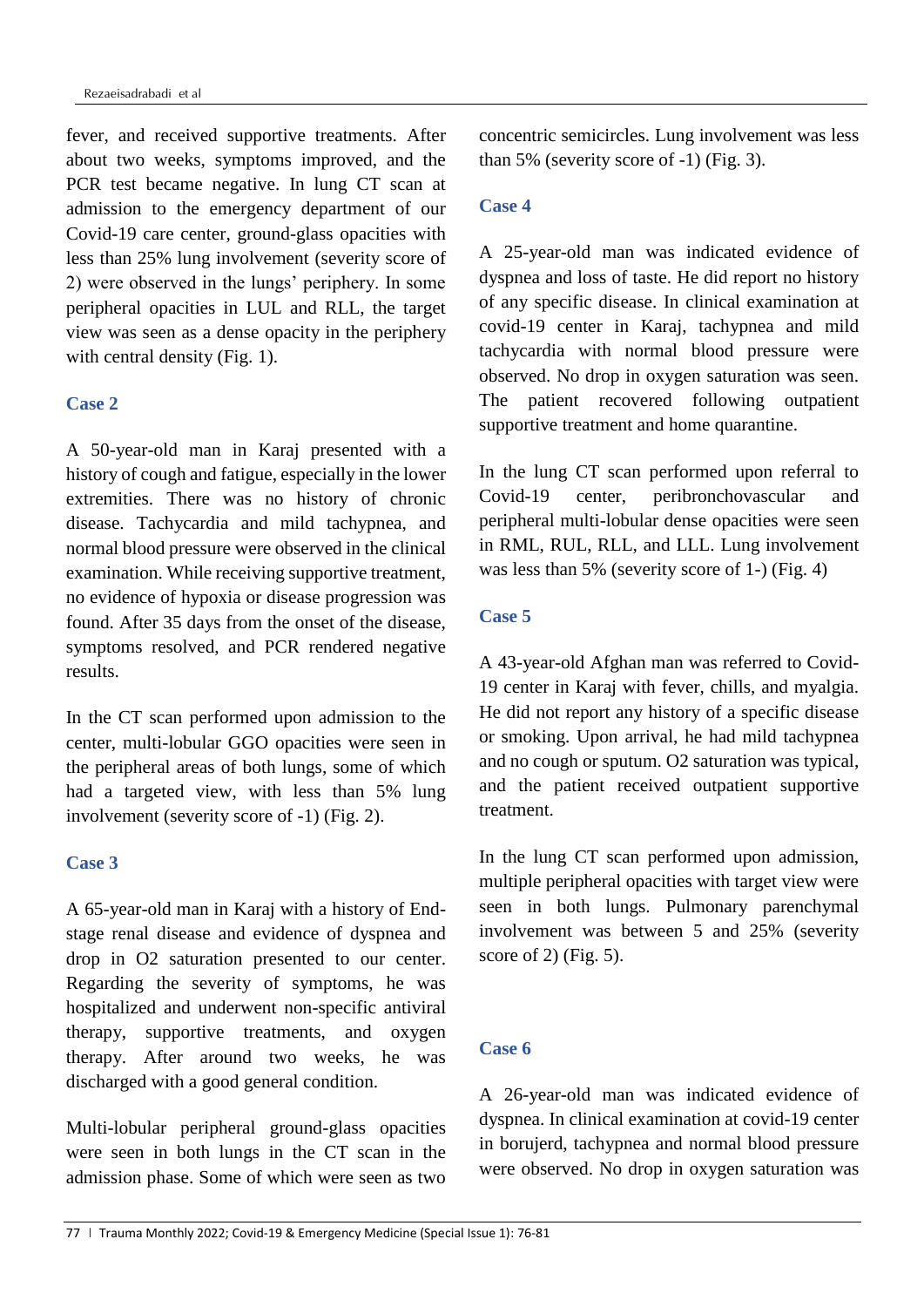seen. The patient recovered following outpatient supportive treatment and home quarantine.

In the lung CT scan performed upon admission, multiple peripheral opacities with target and owl eye view were seen in both lungs. Pulmonary parenchymal involvement was between 5 and 25% (severity score of 2) (Fig. 6).



Figure 1. Multi-lobular peripheral ground glass opacity with target view in both lungs



Figure 2. Peripheral ground glass opacities with target view in axial lung CT scan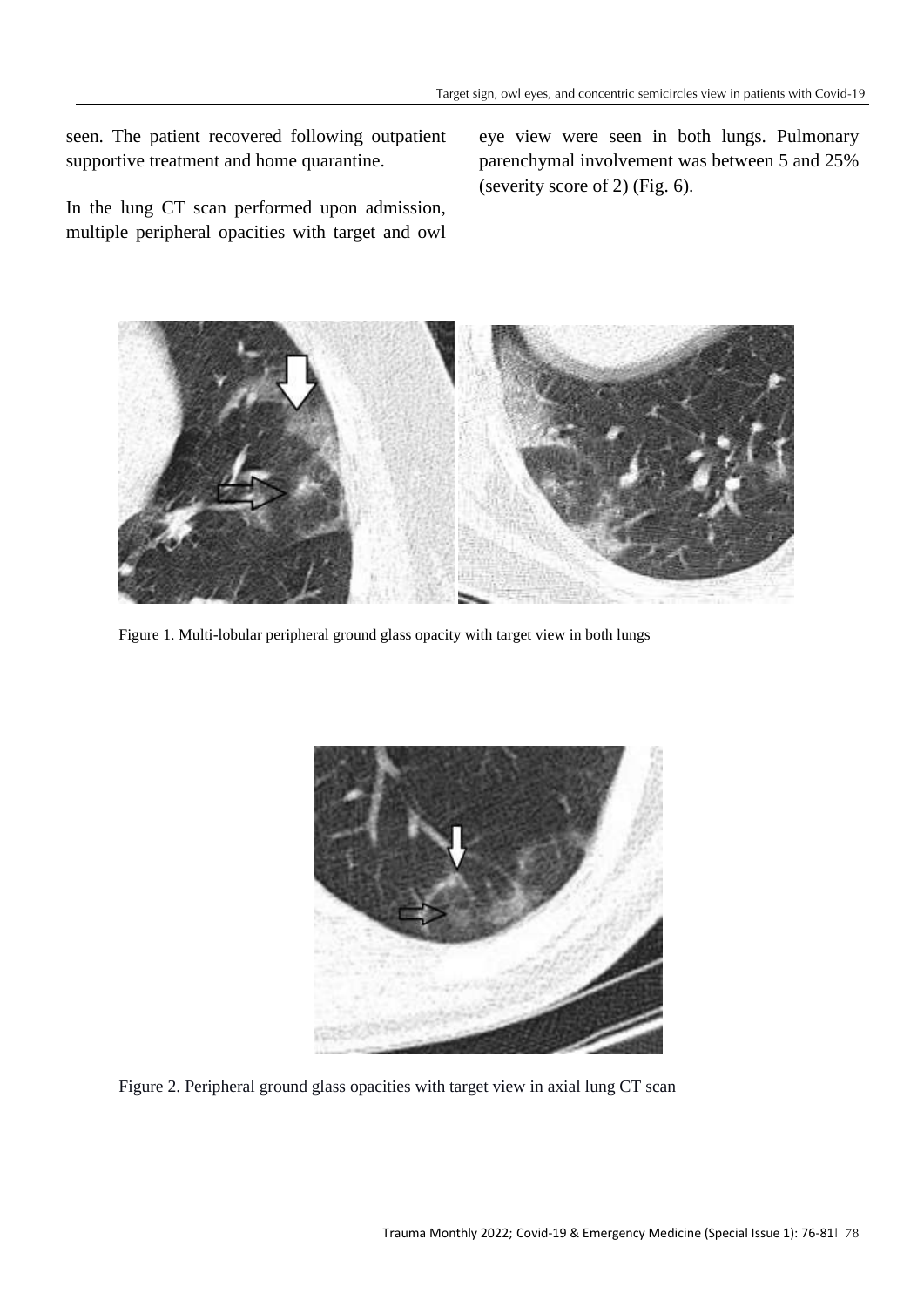

Figure 3. Peripheral ground glass opacities with two concentric semicircles in the axial view of lung CT scan



Figure 4. Multi-lobular dense central and peripheral opacities with target view in both lungs (left: coronal cut, right: axial cut).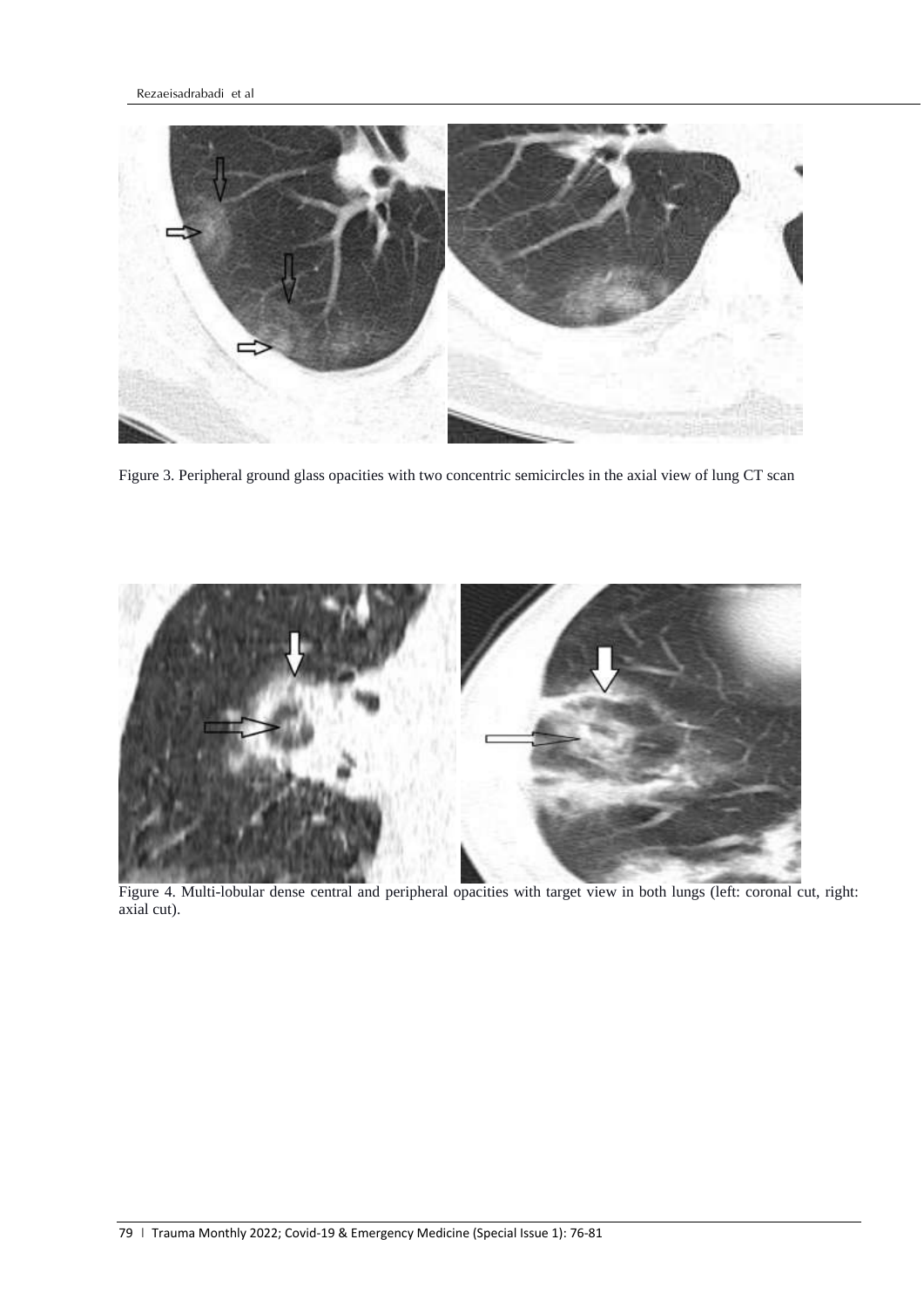

Figure 5. Multiple multi-lobular opacities with target view in both lungs (left: coronal cut, right: axial cut).



Figure 6. Peripheral ground glass opacities with target and owl eye view in axial lung CT scan

# **Discussion**

No definitive treatment has yet been introduced for Covid-19 disease. Different studies have mentioned Ramsedivir, Favipiravir, and corticosteroids for treating moderate to severe Covid-19 disease  $10$ . Since early detection and the quarantine of Covid-19 patients are among the best measures that health systems can employ to curb disease spread, performing lung CT scans and reporting characteristic findings in these patients are necessary. In this regard, knowing uncommon CT appearances is very important to identify patients with atypical results in early phases and quarantine them  $2$ .

In addition to common CT scan findings including GGO, interlobular septal thickening, and reticular patterns, less common CT appearances such as target view should also be considered  $2$ . Understanding Covid-19-specific views can facilitate defining more accurate CT scan diagnostic criteria for this disease.

## **Conclusion**

The new coronavirus disease, which started in